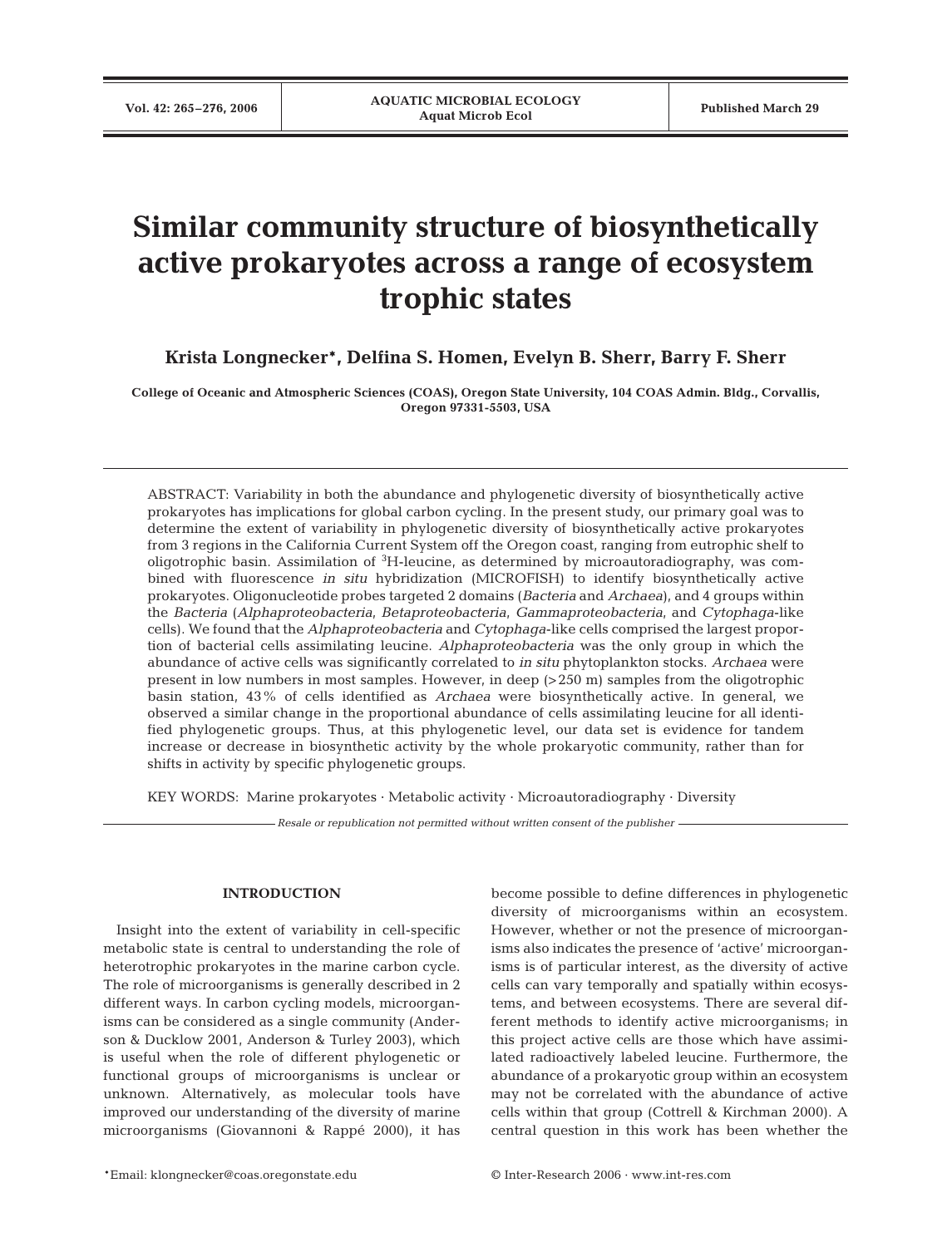phylogenetic compositions of active versus inactive bacterial cells were similar or different (Zubkov et al. 2002, Servais et al. 2003) in the upwelling system off Oregon, USA, in the spring of 2002.

The combination of microautoradiography with fluorescence *in situ* hybridization (referred to as MICROFISH in the present study; see for example Lee et al. 1999, Ouverney & Fuhrman 1999, Cottrell & Kirchman 2000) has been used to make quantitative estimates of the role of different phylogenetic groups within bacterioplankton communities. Previous research using MICROFISH has shown that the diversity of prokaryotes assimilating radioactively labeled materials varies with substrate (Cottrell & Kirchman 2000) and ecological conditions (Cottrell & Kirchman 2003, Teira et al. 2004). In addition, results from *in situ* and mesocosm studies have revealed variability in the diversity and abundance of bacterial phylotypes involved in sulfur cycling (Malmstrom et al. 2004a,b,

60°N  $\overline{\mathcal{L}}$ ŝ Canada 'Seattle **USA** 50°N **Seattle** 46°N 100°W Newport 42°N 128°W 124°W 120°W

Fig. 1. Sampling area with contour lines indicating the 50, 200, and 2000 m isobaths. Multiple casts were conducted at each of the 3 stations  $(x)$ : a shelf station (NH5), a slope station (NH35), and an offshore basin station above the abyssal plain (NH127)

Vila et al. 2004). To date, there has been no systematic examination of the abundance and diversity of marine bacterioplankton assimilating radioactively labeled amino acids across a range of trophic states in the open ocean.

The Oregon upwelling system provides a wide range of environmental conditions within relatively short geographic distances (Chavez et al. 2002, Huyer et al. 2002, Peterson et al. 2002) and, therefore, is an excellent system in which to examine the potential variability in the phylogenetic diversity of biosynthetically active prokaryotes. In the present study we found low variability in the diversity of active prokaryotes across the 3 ecosystems sampled. Furthermore, when conditions within the ecosystem changed, the activity of the entire prokaryotic community increased and no one group dominated the highly active cells.

# **MATERIALS AND METHODS**

**Sample collection and oceanographic parameters.** Samples were collected during the spring of 2002 (April 26 to May 20), at the beginning of the upwelling season. Three stations were chosen along the Newport Hydrographic line extending westward from Newport, Oregon: a shelf station, 9 km from shore, bottom depth 60 m (NH5; 44.65° N, 124.18° W); a slope station, 65 km from shore, bottom depth  $450$  m (NH35;  $44.65^{\circ}$  N, 124.88° W); and an offshore, basin station above the abyssal plain, 249 km from shore, bottom depth 2900 m (NH127; 44.65° N, 127.1° W) (Fig. 1).

Seawater was collected at selected depths from 3 casts at both the slope and basin stations, and 5 casts at the shelf station, using General Oceanics 5 l Niskin bottles mounted on a rosette equipped with a SeaBird SBE 911+ CTD, a SeaTech fluorometer, a Biospherical PAR sensor, and a SeaTech 25 cm transmissometer. From each cast, 1 sample was collected in the upper mixed layer, 1 from the pycnocline (where the greatest change in density was observed), and 1 from below the pycnocline. At the shelf station, water samples were collected to a maximum depth of 50 m, which is <10 m from the bottom. The maximum sampling depth at the slope station was 100 m, while the maximum sampling depth at the basin station was 500 m.

Chlorophyll concentration was used as a proxy for phytoplankton biomass. Discrete water samples were filtered through GF/F filters that were kept frozen at –80°C for up to 1 mo before processing. Aliquots of 90% high-performance liquid chromatography (HPLC) grade acetone were added to the filters and allowed to extract overnight at –20°C. Chlorophyll *a* and pheopigment concentrations were determined using a Turner Designs 10-AU fluorometer (Strickland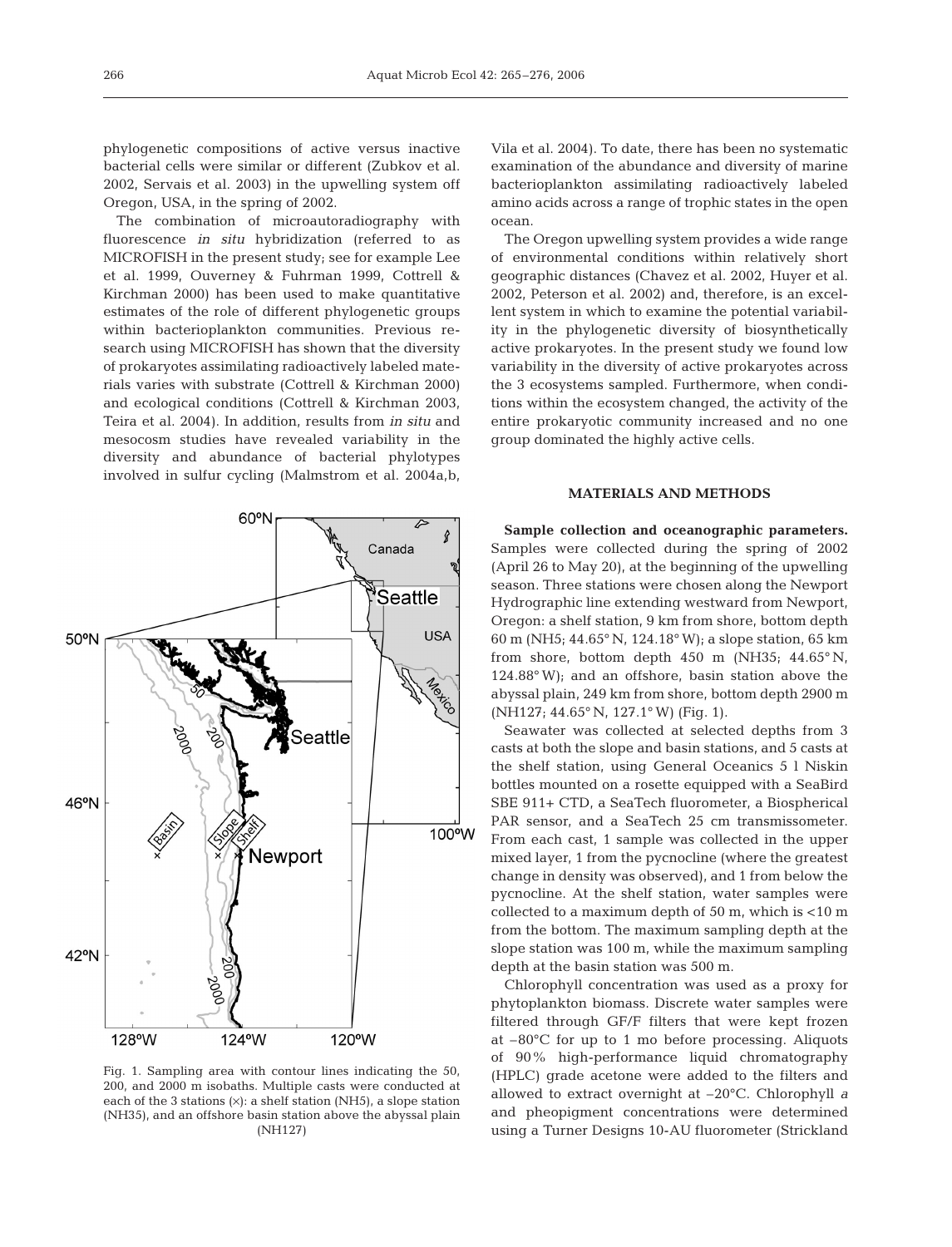& Parsons 1972). Samples for nutrient analysis were stored in 60 ml high-density polyethylene bottles and frozen at sea  $(-20^{\circ}C)$ . The analyses for phosphate, nitrate plus nitrite  $(N + N)$ , nitrite, and silicic acid (silicate) were performed using a hybrid Technicon Auto-AnalyzerII and Alpkem RFA300 system following protocols modified from Gordon et al. (1994). Nitrate concentrations were determined by subtracting nitrite from the  $N + N$  value. The estimated precision for each element is:  $PO_4$  (±0.008 µM), N + N (±0.15 µM), NO<sub>2</sub>  $(\pm 0.01 \,\mu M)$ , and silicic acid  $(\pm 0.3 \,\mu M)$ .

The abundances of photoautotrophic and heterotrophic cells were determined based on flow cytometric counts using a Becton–Dickinson FACSCalibur flow cytometer. Water samples in 3 ml aliquots were fixed with 0.2% w/v paraformaldehyde (final concentration), stored in the dark for at least 10 min at room temperature to harden cells, and quick-frozen in liquid nitrogen. Samples were then stored at –80°C until sample processing on shore. A known concentration of fluorescent microspheres (Polysciences) was added to each sample to determine sample volume processed in the flow cytometer and, thus, cell abundance from cytometric counts. The concentration of the working stock of microspheres was pre-determined using Becton–Dickinson TrueCount beads. Cytograms of FL3 (red) fluorescence versus FL2 (orange) fluorescence were used to count *Synechococcus* and picoeukaryotes, while cytograms of side scatter versus FL3 fluorescence were used to count diatoms. The larger cells were more numerous in shelf waters, and were presumed to be diatoms, as microscopic inspection of epifluorescence preparations of samples taken from the high–chlorophyll *a* shelf waters showed that diatoms dominated the phytoplankton. *Prochlorococcus* cells were not observed in any of the samples. Heterotrophic cells were counted after staining with a  $1\times$  working stock of SYBR Green I (Molecular Probes) and 25 mM potassium citrate for 15 min following a protocol modified from Marie et al. (1997). Heterotrophic cells were further separated based on nucleic acid content (green fluorescence) into high nucleic acid content (HNA) and low nucleic acid content (LNA) cells.

Incorporation rates of <sup>3</sup> H-leucine by bacterioplankton present in whole-seawater samples were assayed following the protocol of Smith & Azam (1992). Four 1.5 ml aliquots of each water sample were pipetted into copolymer microcentrifuge tubes made by Eppendorf containing <sup>3</sup> H-leucine (Perkin Elmer Life Science Products, specific activity 170 Ci  $mmol^{-1}$ ) to yield 20 nM final concentration. One of the 4 aliquots served as a killed control, with 5% (final concentration) of trichloroacetic acid (TCA) immediately added to the tube. The aliquots were incubated for 1 h in the dark at the *in situ* water temperature (5.1 to 11.3°C). The samples were then killed with 5% TCA (final concentration) and stored frozen at –20°C. Samples were returned to shore and processed no more than 3 wk after the sampling date. Prior experiments with radioactively labeled samples frozen for up to 1 mo showed no difference in leucine-incorporation rates compared to unfrozen samples processed immediately (data not shown). Activity was determined using a Wallac 1141 liquid scintillation counter. The activity of the killed control was subtracted from the values for the 3 live aliquots.

**Processing of samples for MICROFISH.** We developed a modified procedure, optimized for the samples collected in this study, by combining microautoradiography and fluorescence *in situ* hybridization based on 3 existing protocols (Lee et al. 1999, Ouverney & Fuhrman 1999, Cottrell & Kirchman 2000). Whole-water samples were incubated immediately after collection with 40 nM of <sup>3</sup>H-leucine (specific activity 170 Ci mmol<sup>-1</sup>, Perkin Elmer Life Science Products) in the dark for 1 h in a 10°C water bath. Previous research revealed no significant differences in total leucine-incorporation rates using the higher leucine concentration and fixed temperature, as done here for the MICROFISH samples, compared to 20 nM leucine and incubations at *in situ* water temperatures for obtaining whole-seawater leucine-incorporation rates (Longnecker et al. 2005). Samples were fixed with 0.2% w/v paraformaldehyde (final concentration), allowed to sit for at least 10 min in the dark, and then quick-frozen and stored in liquid nitrogen. After the return to shore, samples were transferred to a  $-80^{\circ}$ C freezer until processing.

Samples were filtered onto 0.2 µm polycarbonate filters placed on top of a 0.45 µm backing filter. The volume filtered averaged 6 ml, and ranged from 3 to 10 ml. The filters were cut using a razor blade into 8 sections and mounted onto glass slides. Seven different Cy3-labeled probes were used (Table 1), and all hybridizations were incubated overnight at 42°C. All washes were performed at 48°C, except for the EUB338 and NON338 probes, which were washed at 50°C. The hybridization buffer contained 0.9 M NaCl, 20 mM Tris ( $pH = 7.4$ ), 0.01% SDS (sodium dodecyl sulfate), and formamide concentrations as in Table 1. Following the initial hybridization, slides were washed twice with 20 mM Tris (pH =  $7.4$ ), 0.01% SDS, and EDTA and NaCl concentrations as in Table 1. Washes were for 10 min each, followed by 10 min in 5  $\mu$ g ml<sup>-1</sup> DAPI at 4°C, and 2 min in 4°C Milli-Q. The filters were allowed to dry before the next processing step. In the darkroom with a red light at least 1 m away, new slides were dipped into Kodak NTB-2 emulsion, and the filter pieces were placed face-down on the emulsion. The slides were incubated at 4°C for 12 to 14 h. Following the incubation, the slides were developed for 4 min in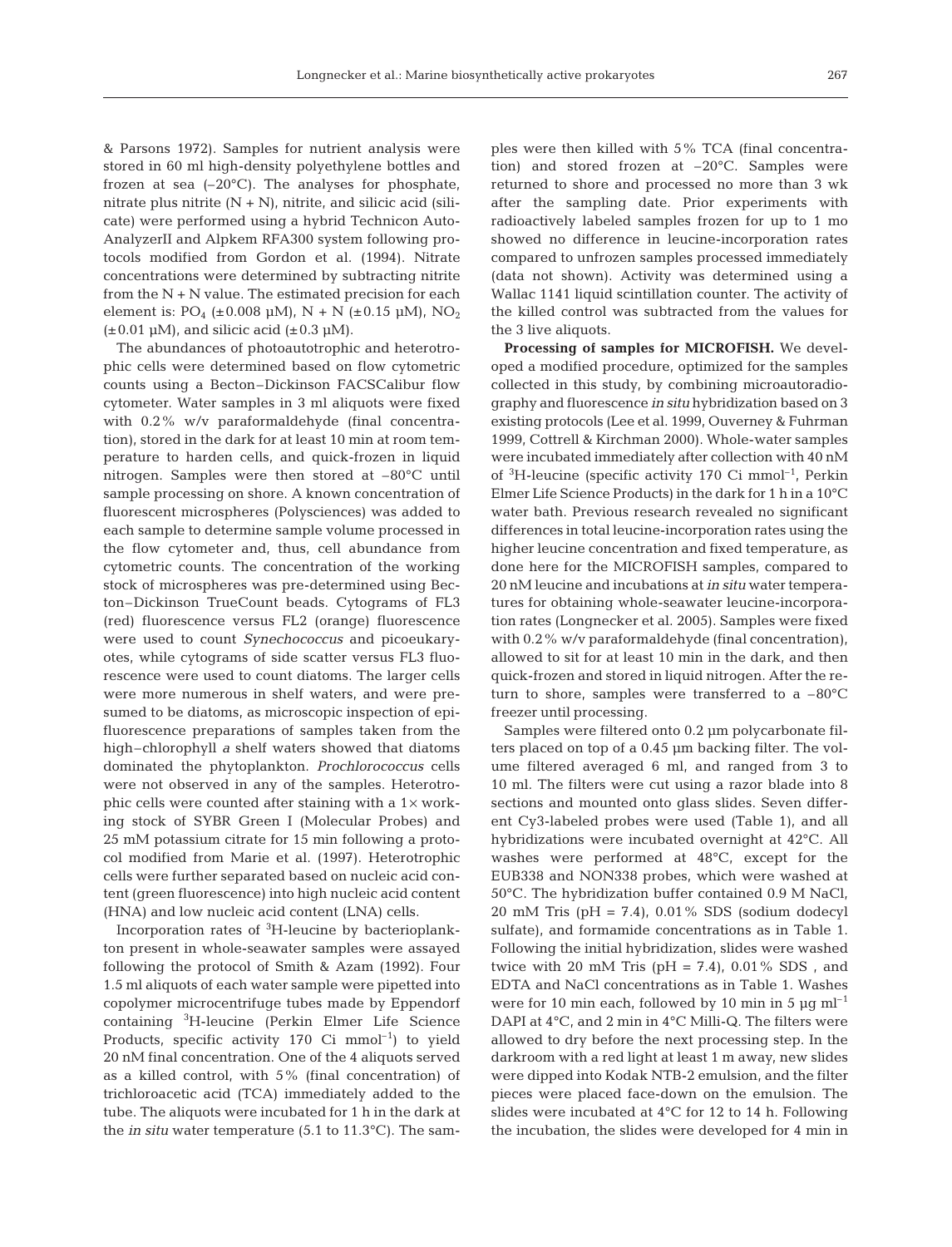| Probe         | Phylogenetic target | Hybridization buffer:<br>formamide $(\% )$ | NaCl(mM) | Wash buffer:<br>$EDTA$ (mM) | Source                 |
|---------------|---------------------|--------------------------------------------|----------|-----------------------------|------------------------|
| EUB338        | Bacteria            | 15                                         | 150      | 6                           | Amann et al. (1990)    |
| Arch915       | Archaea             | 30                                         | 70       |                             | Stahl & Amann (1991)   |
| Alf968        | Alphaproteobacteria | 35                                         | 80       |                             | Glöckner et al. (1999) |
| Bet42a        | Betaproteobacteria  | 30                                         | 102      | C.                          | Manz et al. (1992)     |
| CFB319a       | Cytophaga-like      | 35                                         | 80       |                             | Manz et al. (1996)     |
| Gam42a        | Gammaproteobacteria | 30                                         | 102      |                             | Manz et al. (1992)     |
| <b>NON338</b> | Negative control    | 15                                         | 150      | 6                           | Wallner et al. (1993)  |

Table 1. Hybridization and wash conditions used for oligonucleotide probes. Conditions were tested on nonradioactive samples from the Oregon upwelling system prior to use with the samples analyzed in this project

Kodak D-19 developer, stopped in Milli-Q water for 10 s, placed in Kodak fixer for 5 min, and washed in Milli-Q for 5 min. When the slides were dry, the filter was removed from the slide, Citifluor was placed onto the area where the filter had been located, and a coverslip was attached to the glass slide using nail polish.

Slides were viewed on an Olympus BX-61 epifluorescence microscope using the filter sets appropriate for DAPI and Cy3 (indocarbocyanine)-labeled cells. Sufficient images were captured with a SensicamQE CCD camera (Cooke Corporation) to count at least 500 DAPIstained cells. Image Pro-Plus was used to filter the images and then threshold each image to define the location of the cells or silver grains. The masks generated by Image Pro-Plus were imported into Matlab, which was used to determine where the silver grains overlapped with the DAPI-stained and/or probe-stained cells. Cells that were touching silver grains were identified as cells that had assimilated <sup>3</sup>H-leucine and were therefore biosynthetically active. Cells that were stained with both DAPI and the Cy3-labeled probes were identified as probe-positive cells. A total of 34 samples were processed, and hybridizations were performed with all 7 probes on each sample.

Calculations were made to determine the absolute and relative abundances of the different probe-stained populations and the absolute and relative abundances of probe-stained populations assimilating leucine. The proportion of each probe-stained population as a percent of the total population was calculated by dividing the number of probe-positive cells by the number of DAPIstained cells for each sample (percent abundance). The percent of each probe-positive group assimilating leucine was calculated by dividing the number of cells that were DAPI-stained, probe-positive, and assimilating leucine by the number of DAPI-stained and probepositive cells (percent assimilating). This latter calculation indicates what percent of each phylogenetic group was biosynthetically active. Standard deviations were calculated using a formula for the propagation of error (Bevington & Robinson 2003) as follows:

$$
\frac{\Delta z}{z} = \sqrt{\frac{(\Delta x)^2}{x} + \frac{(\Delta y)^2}{y}}
$$

where *z* is the percent abundance or the percent assimilating and is equal to *x* divided by *y*, as described above. Δ*x* and Δ*y* are the standard deviations associated with *x* and *y*, respectively. Δ*z* is the standard deviation calculated for *z*. Standard deviations were then converted to standard errors for each calculation.

**Statistical analysis.** Non-metric multidimensional scaling (NMS) (Kruskal 1964, Mather 1976) was used to analyze variability in the abundance and diversity of cells assimilating leucine in the present study. NMS is a multivariate statistical technique that can be used to examine the differences (or similarities) between samples by reducing the comparisons between samples from a multidimensional space to fewer dimensions, preferably 2 or 3. Differences between samples were calculated based on the abundance of probe-stained cells assimilating leucine obtained from MICROFISH. The differences were then presented graphically in a multidimensional space; samples that are close together in the ordination are more similar than samples located further apart. PC-ORD Ver. 4.19 (MjM Software Design) was used for the NMS with the Sorensen distance measure. Prior to running the NMS analysis, the abundance data were transformed using a square-root transformation to reduce the skewness and coefficient of variation of the data. A total of 40 runs were done with real data starting with random configurations, and Monte-Carlo simulations were conducted with 50 runs of randomized data, which were then compared to the output from the real data. The p-values were calculated as the proportion of randomized runs with stress less than or equal to the observed stress; stress is a measure of goodness-of-fit used in NMS. The dimensionality of the data set was assessed by comparing NMS runs with real data to the Monte-Carlo simulations. Additional axes were added if the addition of the axis resulted in a significant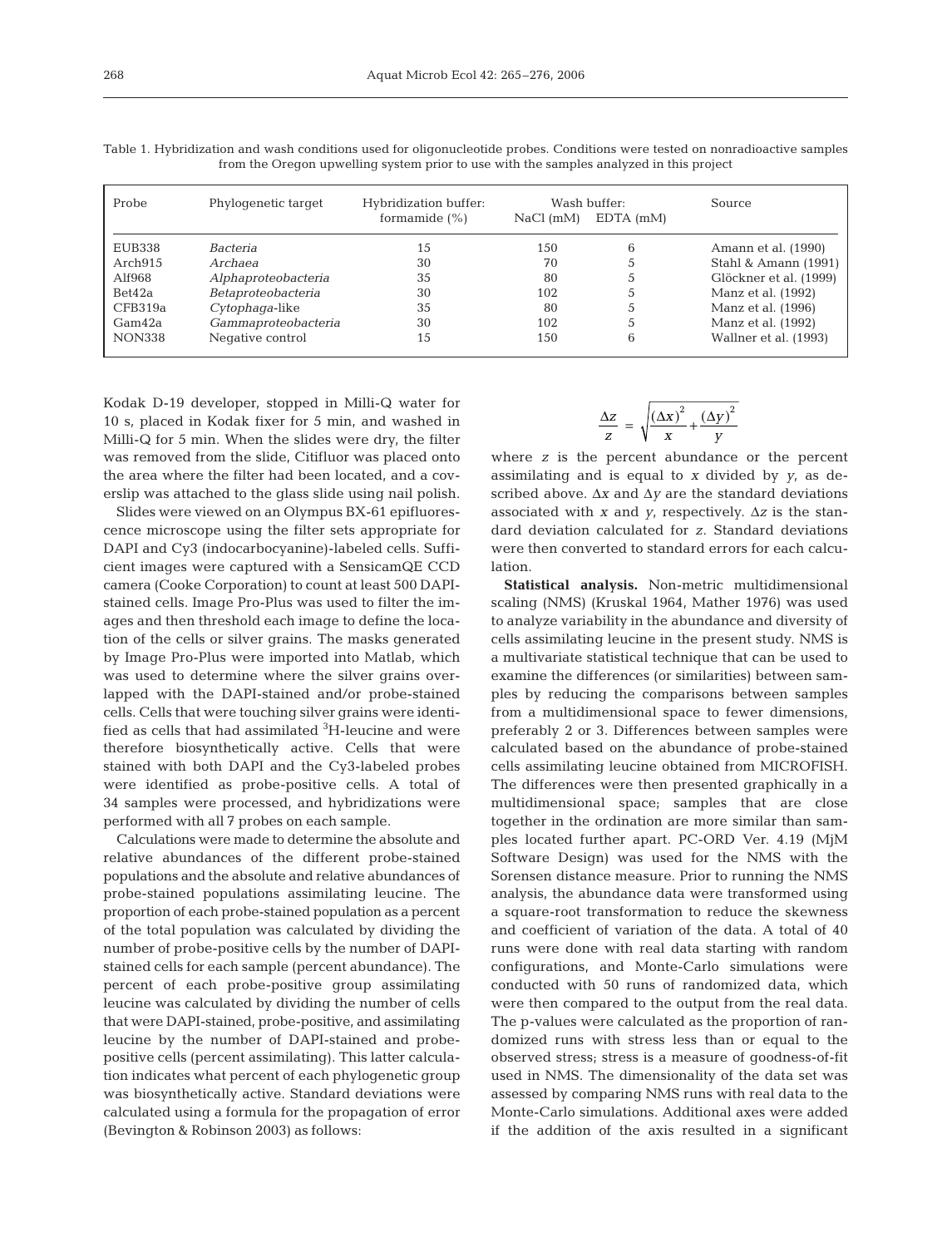improvement over the randomized data (at  $p \leq 0.05$ ) and the reduction in stress was >5. The proportion of variation represented by each axis was assessed by calculating the coefficient of determination  $(r^2)$  between distances in the ordination space and distance in the original space. For each probe, the average position of the group was calculated within the ordination using weighted averaging. The distances between the average positions are not calculated from a distance matrix but are averages of the abundances along each axis.

One advantage of NMS is the ability to compare differences between samples in conjunction with environmental variables. To do this, joint plots showing the relationship between the environmental data and the ordination scores were overlaid on the NMS plot; the angle and length of the line indicates the direction and strength of the relationship. The environmental data included: temperature, salinity, sigma-t, chlorophyll *a* and pheopigment concentrations, nutrient concentrations (nitrate, nitrite, phosphate, and silicate), and photoautotrophic (*Synechococcus*, diatoms, and picoeukaryotes) and heterotrophic (HNA and LNA) cell abundances.

Other statistical analyses were conducted in Matlab 7.0.1 (Mathworks). Analyses performed included Spearman rank correlations, Wilcoxon signed rank tests, and Kruskal-Wallis tests. All relationships were significant at the p < 0.05 level unless otherwise noted.

### **RESULTS**

#### **Hydrographic data**

Hydrographic data revealed surface stratification with warmer water in the upper 5 to 50 m of all 3 sampling stations, although surface-water temperatures at

incorporation sample for depths >40 m

the basin station were colder than at the shelf and slope stations (Table 2). Salinities ranged from 29.9 to 34.1. The freshest water was observed at the surface of the slope station, due to the influence of Columbia River outflow north of the sampling region. The final shelf and slope sampling casts were conducted 2 wk after the first casts, and temperature and salinity data for the latter set of casts indicated the presence of warmer, saltier water at the surface of both stations compared to the initial sampling casts. The highest chlorophyll concentrations were close to shore at the shelf, and lower values were at the slope and basin stations (Table 2). Bacterial leucine incorporation was also highest in the shelf region (Table 2). In the warmer, saltier water observed in the later part of the cruise, bacterial leucine incorporation increased at the shelf station >3-fold compared to values measured in the first 2 wk of the cruise (individual data not shown).

#### **Abundances of total and biosynthetically active cells**

Digital images from the CCD camera were overlapped in Matlab to determine which cells were labeled with both the Cy3 stain and DAPI. On average,  $47\%$  (40 to 54%, 95% confidence interval) of DAPIstained cells were stained with the EUB338 probe. Therefore, 53% of DAPI-stained cells were not labeled by the EUB338 probe. Mean counts from the NON probe represented <5% of DAPI counts. The sum of the counts from the 4 bacterial probes (Alf968, Bet42a, CFB319a, and Gam42a) was not significantly different from the EUB338 counts ( $p = 0.67$ , signed rank test).

Cells that assimilated leucine were considered biosynthetically active cells. The abundance of biosynthetically active cells for each probe was determined by counting the number of cells touching or overlapping silver grain(s) after development of the emulsion.

Table 2. Sampling regions and selected environmental parameters. Values are given as means (range of values in parentheses); n.d.: chlorophyll levels were below detection

|                                                                                                                                | Depth<br>(m) | Chlorophyll a<br>$(\mu q l^{-1})$ | Nitrate<br>$(\mu M)$ | Temperature<br>$(^{\circ}C)$ | Heterotrophic cell<br>abundance $(\times 10^6 \text{ ml}^{-1})$ | Bacterial leucine<br>incorporation (pM $h^{-1}$ ) |
|--------------------------------------------------------------------------------------------------------------------------------|--------------|-----------------------------------|----------------------|------------------------------|-----------------------------------------------------------------|---------------------------------------------------|
| <b>Shelf</b>                                                                                                                   | $2 - 8$      | $18.3(10.8-40.4)$                 | $5.3(0.1 - 15.8)$    | $9.5(8.7-10.6)$              | $1.2(0.9-1.4)$                                                  | $245(102 - 443)$                                  |
|                                                                                                                                | $11 - 25$    | $7.1(0.4-33)$                     | $19.9(2.8-28.7)$     | $8.5(8.2 - 9.8)$             | $1(0.6-2.2)$                                                    | $110(6-515)$                                      |
|                                                                                                                                | $32 - 50$    | $0.7(0.4-1)$                      | $32(30.1 - 33.8)$    | $7.6(7.2 - 7.9)$             | $0.6(0.5-0.9)$                                                  | $12(6-20)$                                        |
| <b>Slope</b>                                                                                                                   | $3 - 10$     | $0.6(0.4-0.7)$                    | $0(0-0)$             | $11(10.6-11.3)$              | $1.1(0.9-1.3)$                                                  | $73(61-85)$                                       |
|                                                                                                                                | $17 - 30$    | $2.2(0.6-3.5)$                    | $0.3(0.1-0.6)$       | $9.9(9.5-10.2)$              | $1.5(1.2-1.7)$                                                  | $41(38-43)$                                       |
|                                                                                                                                | $40 - 100$   | $0.8(0.3-1.5)$                    | $10.8(4.6-21.2)$     | $8.8(8.4-9.4)$               | $0.8(0.3-1.2)$                                                  | 3 <sup>a</sup>                                    |
| <b>Basin</b>                                                                                                                   | $20 - 50$    | $0.8(0.7-1)$                      | $5.1(5-5.2)$         | $9.3(9.2 - 9.3)$             | $1.7(1.2 - 2.5)$                                                | $9(8-11)$                                         |
|                                                                                                                                | $100 - 150$  | n.d.                              | $21.3(14.5-28.9)$    | $8(7.4-8.5)$                 | $0.4(0.3-0.4)$                                                  | $2(1-2)$                                          |
|                                                                                                                                | $300 - 350$  | n.d.                              | $36.9(35.9 - 38.2)$  | $6.3(5.9-6.7)$               | $0.2(0.2-0.2)$                                                  | $1(1-1)$                                          |
| <sup>a</sup> At the slope station, only 1 sample processed for MICROFISH had a corresponding whole-seawater bacterial leucine- |              |                                   |                      |                              |                                                                 |                                                   |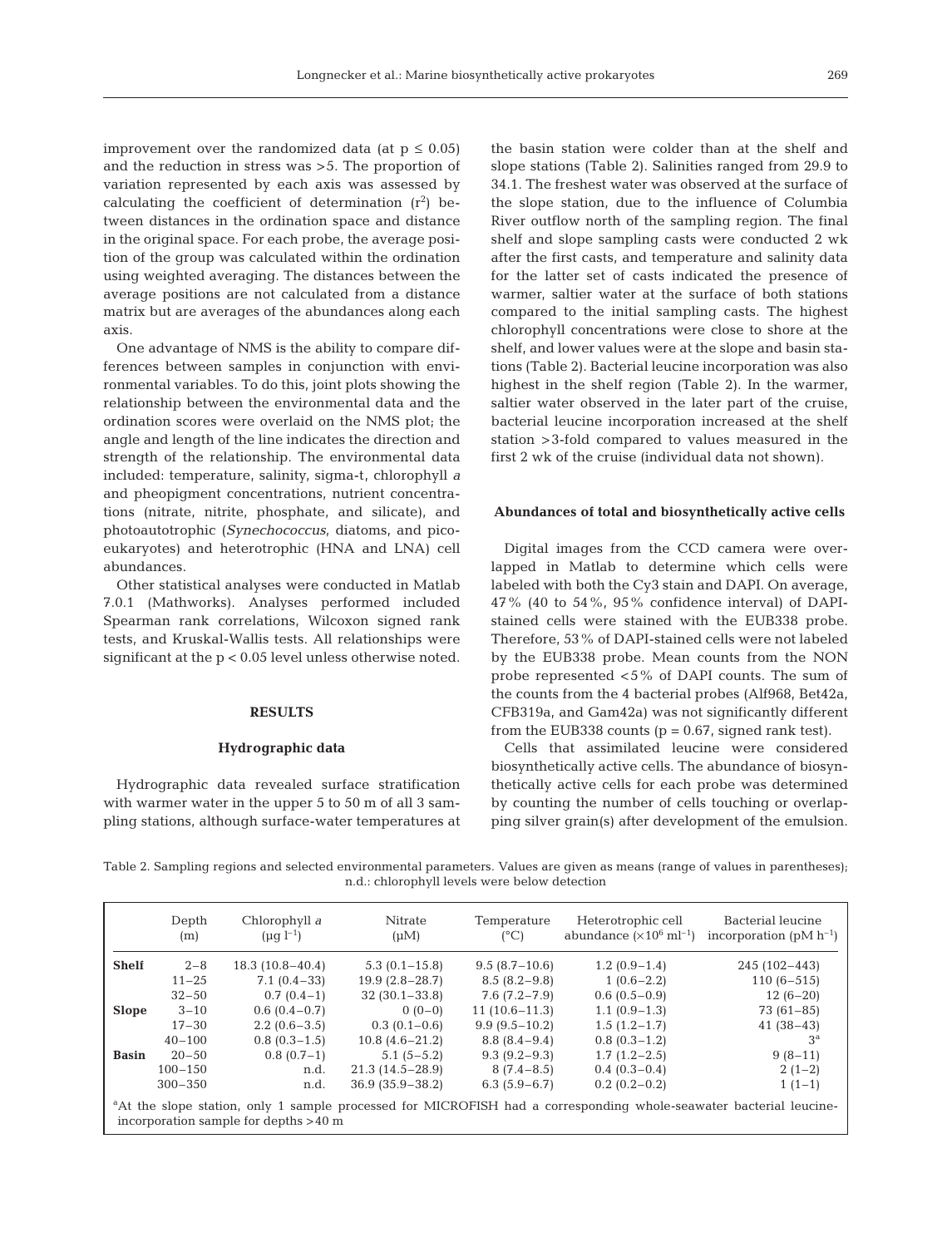

Fig. 2. Abundance of leucine-assimilating prokaryotes in each group. Data only include samples collected in the upper 50 m of the water column. The box represents the inter-quartile range (IQR) of the data. The bars extend to include data within 1.5 IQRs of the box. Outliers (+) are defined as abundances >1.5 IQRs from the box

The number of probe-stained cells assimilating leucine was lowest for the Arch915-stained cells (mean: 0.42 ×  $10^4$  cells ml<sup>-1</sup>; 95% confidence interval: 0.05 to 0.78  $\times$  $10<sup>4</sup>$ ) and highest for CFB319a-stained cells  $(1.3 \times 10<sup>4</sup>)$ cells ml<sup>-1</sup>; 0.7 to 2.0  $\times$  10<sup>4</sup>) and Alf968-stained cells  $(1.1 \times 10^{4} \text{ cells m}^{-1})$ ; 0.5 to 1.7 × 10<sup>4</sup>). The only significant difference between stations in the abundance of biosynthetically active cells was for cells hybridized to the Alf968 probe; the abundance of Alf968-stained cells assimilating leucine was significantly higher at the slope station compared to the shelf station (Kruskal-Wallis test,  $p = 0.016$ , followed by a multiple comparison of mean ranks). No other comparisons between stations for the Alf968 data were significantly different, and there were no other significant betweenstation differences.

As samples were taken over a wide range of depths, these analyses were repeated to only consider either the upper 50 m or the upper 100 m of the water column. Considering only the surface samples, there were no significant differences in the abundance of leucine-assimilating cells in any of the probe-stained groups (Kruskal-Wallis test, all  $p > 0.05$ ). The abundance of all probe-stained cells from samples collected in the upper 50 m of the water column did vary between stations; however, the abundance of leucineassimilating cells did not vary between sampling stations (Fig. 2).

#### **NMS results and their interpretation**

NMS was used in this study to compare samples from all 3 stations and the different sampling depths. The first step in this analysis was to compare samples based on the similarities in the abundance of leucineassimilating prokaryotes. The differences between samples were calculated using the Sorensen distance measure. This allowed us to consider the abundances of all groups (Alf968, Arch915, Bet42a, CFB319a, and Gam42a), yet reducing the comparisons between samples such that the difference between any 2 samples was a single number. NMS was then used to visualize the differences between samples by representing each sample as a single point in a single graphic. After this graphic has been generated, the environmental data associated with each sample can be considered; this allowed us to examine the environmental parameters associated with each sample and thus to link differences in the ecosystem with differences in the prokaryotic community structure.

The resulting patterns from the NMS in the abundance of biosynthetically active cells identified by MICROFISH are shown in Fig. 3. Each point within the 2-dimensional ordination shown in Fig. 3 is a different sample; the distances between the points represent the relative dissimilarity between samples, whereby larger distances represent greater differences. The final solution was the result of 112 iterations, with a final stress of 15.4 and a final instability of  $1.0 \times 10^{-5}$ . The cumulative proportion of variation explained by the final 2-dimensional solution was 0.87, with 0.13 and 0.74 on Axis 1 and Axis 2, respectively. The ordination was calculated with the Sorensen distance measure, which considered changes in the abundance of biosynthetically active cells for each of the different probes. Attempts to consider changes in the proportion of biosynthetically active cells did not result in a stable NMS solution. Therefore, the differences in the proportion of cells stained with each probe were small between stations and sampling depths.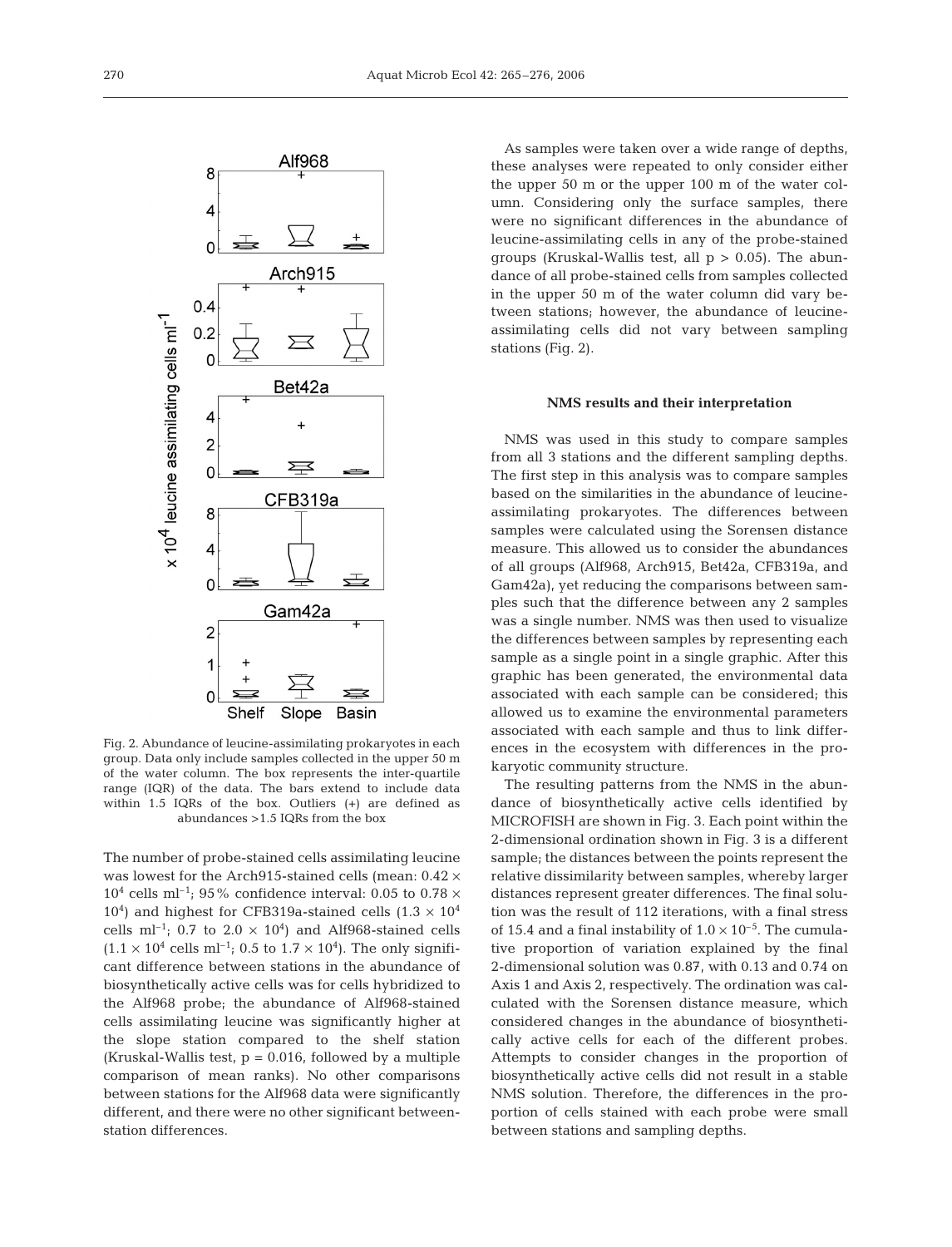The NMS revealed no clear division of samples based on region. However, shelf- and slope-station samples collected in the later part of the cruise were clustered at the upper end of Axis 2. These samples also formed a separate group when the differences between samples were compared using cluster analysis with the Sorensen distance measure (data not shown). In the NMS ordination, the samples were primarily separated based on density (sigma-t), with deeper samples clustering at the bottom of Axis 2 and shallower samples at the upper end of Axis 2 (Fig. 3). Although the NMS was



Fig. 3. Non-metric multidimensional scaling (NMS) analysis showing the differences between samples based on the abundance of probe-stained cells touching silver grains, i.e. probestained cells which have assimilated <sup>3</sup>H-leucine. Sampling occurred over a 4 wk period (filled symbols: samples from the first 2 wk; open symbols: samples from the second 2 wk). The joint plots highlighting the correlations with environmental data are overlaid on the ordination results and are labeled for each variable; only environmental data with correlations >0.2 on either Axis 1 or Axis 2 are shown in the figure. The weighted average position for each probe within the ordination is given by (**+**) and labeled with the probe name. Each point within the figure is a single sample. Points that are closer together are more similar, based on the pattern of leucineassimilating cells within the 5 prokaryotic groups; points that

are located further apart display greater differences

calculated based on the abundance of biosynthetically active cells, environmental data from the same samples can be considered along with abundance data. Joint plots overlaid on the ordination were used to show correlations between environmental data and ordination scores. Highlighting depth-related differences, samples with higher nutrient concentrations and salinities were negatively correlated with Axis 2, while surface samples with higher cell counts and temperatures were positively correlated with Axis 2.

The NMS analysis revealed low variability in the diversity of biosynthetically active cells in 2 ways. First, the abundance of biosynthetically active cells was positively correlated with Axis 2 for all the probes (data not shown), with the highest abundances obtained for the samples collected in the later part of the cruise. The mean abundance of leucine-assimilating cells more than doubled during the later part of the cruise at the shelf and slope stations (Fig. 4). In addition, the weighted average positions of the probe-stained groups within the ordination were all clustered together in the middle of the ordination (Fig. 3).

# **Relative abundance of leucine-assimilating prokaryotes**

The proportions of prokaryotic cells assimilating leucine in each identified phylogenetic group were calculated and compared to their relative abundance within the community (Fig. 5). There was more variability in the percent of biosynthetically active cells than in the percent abundance of prokaryotic cells in each group. The maximum percent abundance observed was 70%, while the percent of biosynthetically active cells within a group could be up to 100% (Fig. 5), indicating that 100% of the cells within a phylogenetic group were assimilating leucine. The percent abundance of Bet42a-stained cells was significantly correlated to the percent of biosynthetically active Bet42a-stained cells (Spearman rank correlation,  $r = 0.39$ ,  $p = 0.021$ ; this comparison was not significant for any other group of probe-stained cells.

The shelf station samples exhibited the highest range of biosynthetically active cells compared to the samples from the slope and basin stations (Fig. 5). At the shelf station, the highest median values were obtained for the Bet42a- and CFB319a-stained cells. At the slope station, the biosynthetically active community was dominated by Alf968-stained cells, with Bet42a- and CFB319a-stained cells making a lesser contribution. In general, a lower percentage of cells were biosynthetically active at the basin station, with CFB319a-stained cells having the highest median percentage of biosynthetically active cells.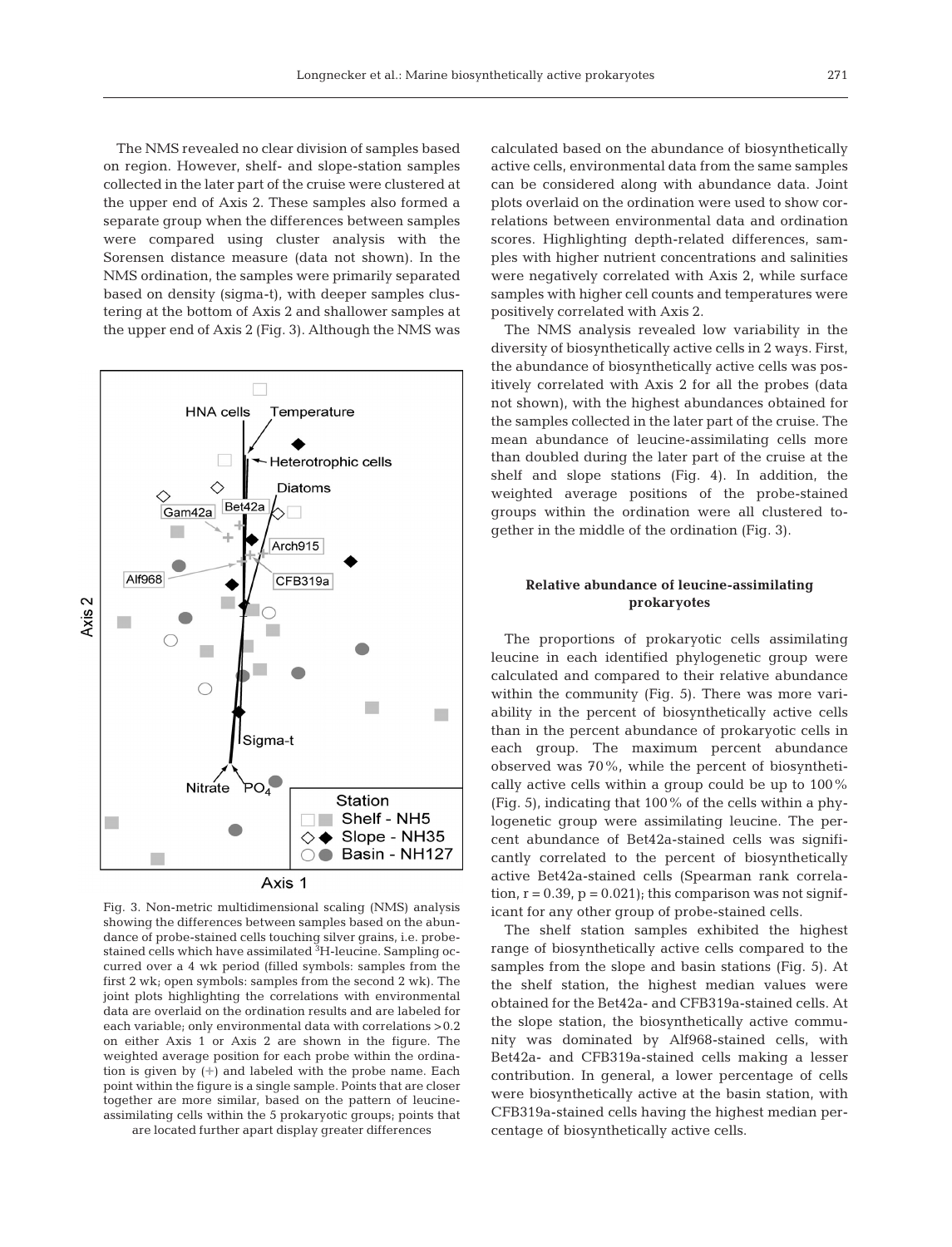

Fig. 4. Change in the abundance of prokaryotic cells assimilating leucine in the first part of the cruise compared to samples collected 2 wk later. Values are mean abundances for each part of the cruise, error bars are SE. Data from the basin station are not included as there was no change in the abundance of leucine-assimilating cells between the first and second part of the cruise

Cells stained with the Arch915 archaeal probe exhibited a different pattern of activity at the basin station compared to the shelf and slope stations closer to the shore. At the slope and shelf stations, there was no relation between the relative abundance of Arch915-stained cells and the percentage of biosynthetically active archaeal cells. However, at the basin station in samples from water depths >250 m, the Arch915-stained cells were a small proportion of the microbial community (mean abundance of 4.1%), but a large proportion of the Arch915-stained cells were assimilating leucine (mean of 43%) (Fig. 6).

## **MICROFISH data examined in conjunction with environmental parameters**

The abundance of cells scored as biosynthetically active was compared to the environmental parameters measured concurrently with the water samples used for the MICROFISH analysis. Comparisons were made between the environmental parameters and the abundance of probe-positive cells and the abundance of biosynthetically active probe-positive cells. Significant negative correlations were observed between sigma-t and (1) the abundance of probe-stained cells and (2) the abundance of biosynthetically active probestained cells for the following probes: Alf968, Bet42a, CFB319a, and Gam42a (Spearman rank correlations, p < 0.05; Table 3). Significant positive correlations were observed between the abundance of probestained cells for the Alf968, Bet42a, and CFB319a probes and the 3 different groups of phytoplankton that were counted with the flow cytometer *(Synechococcus*, diatoms, and picoeukaryotes; Spearman



Fig. 5. Relative abundance of each group and percent of cells assimilating leucine for the group. Boxes represent the interquartile range (IQR) of the percentage data; bars extend to include data within 1.5 IQRs of the box. Outliers (+) are defined as percentages >1.5 IQRs from the box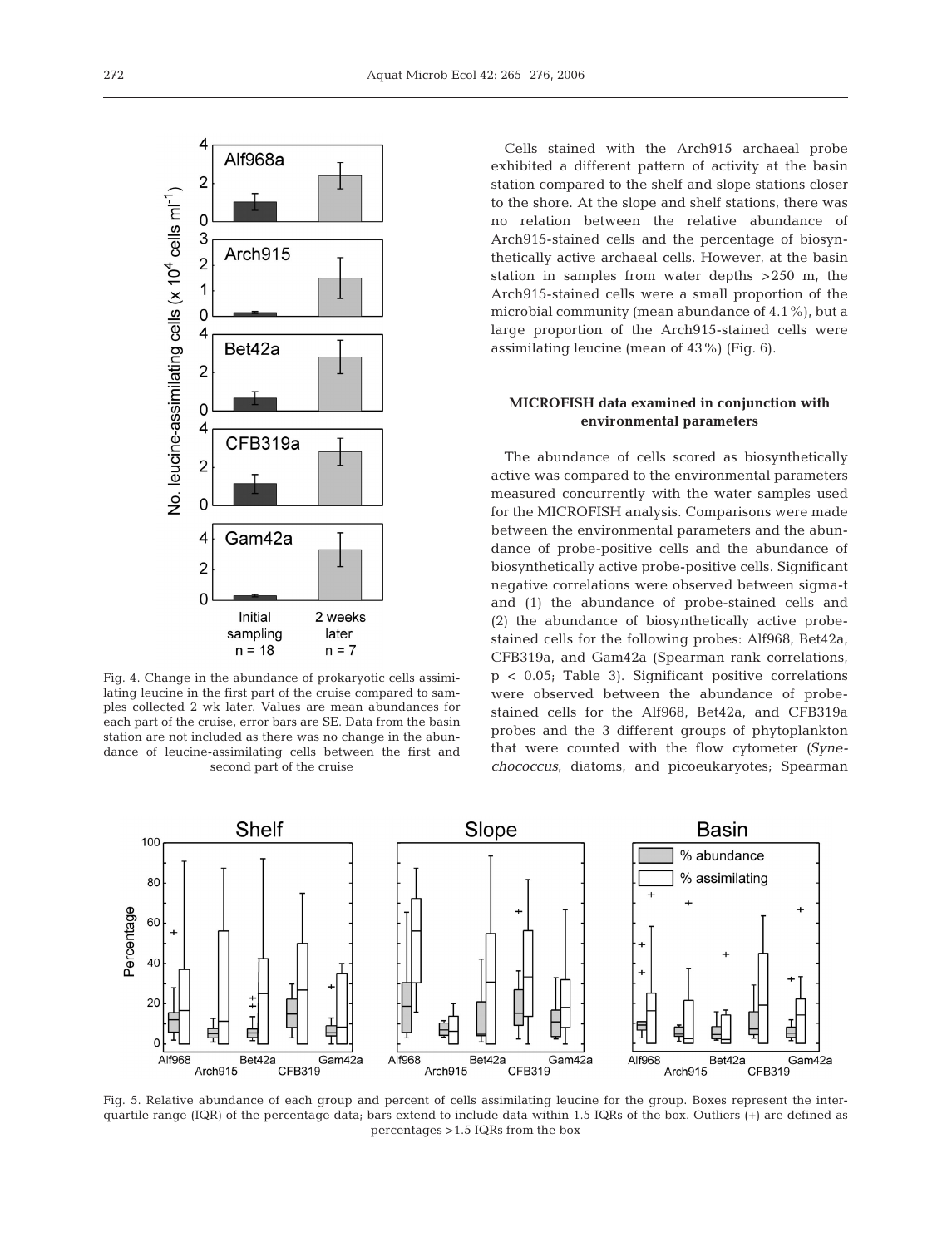rank correlations,  $p < 0.05$ ; Table 3). However, the abundance of probe-stained cells assimilating leucine was significantly correlated to the abundances of *Synechococcus*, diatoms, and picoeukaryotes only for the Alf968-stained cells.

## **DISCUSSION**

A common observation in marine ecosystems is that the activity of marine bacterioplankton varies more than their abundance (Cole et al. 1988, Ducklow 2000,



Fig. 6. Proportion of *Archaea* assimilating leucine at the basin station ( $n = 10$ ; for range of sampling depths, see key). Error bars are SE calculated with the propagation of error formula given in the 'Materials and methods' section

Table 3. Spearman rank correlations between environmental parameters and (1) abundance of probe-stained cells and (2) abundance of biosynthetically active probe-stained cells. Values are Spearman's rho (p-values in parentheses) n.s.: correlation was not significant

| Group                                                    | Sigma-t         | Synechococcus | Diatoms      | Picoeukaryotes |  |  |  |
|----------------------------------------------------------|-----------------|---------------|--------------|----------------|--|--|--|
| Abundance of probe-stained cells                         |                 |               |              |                |  |  |  |
| A1f968                                                   | $-0.471(0.004)$ | 0.489(0.003)  | 0.435(0.009) | 0.460(0.005)   |  |  |  |
| Bet42a                                                   | $-0.371(0.028)$ | 0.425(0.011)  | 0.367(0.030) | 0.511(0.002)   |  |  |  |
| CFB319a                                                  | $-0.451(0.007)$ | 0.384(0.023)  | 0.395(0.019) | 0.457(0.006)   |  |  |  |
| Gam <sub>42a</sub>                                       | $-0.356(0.036)$ | n.s.          | n.s.         | n.s.           |  |  |  |
| Abundance of biosynthetically active probe-stained cells |                 |               |              |                |  |  |  |
| A1f968                                                   | $-0.466(0.005)$ | 0.444(0.008)  | 0.357(0.035) | 0.430(0.010)   |  |  |  |
| Bet42a                                                   | $-0.404(0.016)$ | n.s.          | n.s.         | n.s.           |  |  |  |
| CFB319a                                                  | $-0.387(0.022)$ | n.s.          | n.S.         | n.s.           |  |  |  |
| Gam42a                                                   | $-0.400(0.017)$ | n.s.          | n.s.         | n.s.           |  |  |  |
|                                                          |                 |               |              |                |  |  |  |

Sherr et al. 2001). Possible explanations for high variability in bacterial cell-specific activity include topdown or bottom-up controls on microbial activity and abundance. This study examined the role of bottom-up control on microbial activity by utilizing *in situ* differences in 3 oceanic ecosystems within the Oregon upwelling system: a eutrophic shelf region, a mesotrophic slope region, and an oligotrophic basin region 250 km from the shore. Our initial hypothesis was that there would be differences in abundance and phylogenetic diversity of cells actively assimilating leucine across the 3 ecosystems. This hypothesis was derived from research in the Delaware estuary, which has revealed that the diversity of bacterial cells assimilating leucine and thymidine was not constant within the estuary. Instead, different phylogenetic groups, at the same taxonomic levels as those examined in this study, were biosynthetically active at different salinities within the estuary (Cottrell & Kirchman 2003, 2004).

Our data indicated that the diversity of biosynthetically active cells across the range of marine ecosystems sampled was not regionally separated, although there were changes in the abundance of biosynthetically active cells between sampling stations and with depth. There was a significant difference in the abundance of biosynthetically active *Alphaproteobacteria* between the slope and basin stations, but this did not apply to *Betaproteobacteria*, *Gammaproteobacteria*, *Archaea*, and *Cytophaga*-like cells. However, the low p-value (p = 0.016) for the observed difference in *Alphaproteobacteria* between the slope and basin stations indicated differences in abundance were not large. The observed within-station variability in the abundance and diversity of leucine-assimilating cells may be linked to small-scale differences in the activity of marine bacterioplankton (Seymour et al. 2000, 2004).

This lack of significant differences in the abundance of biosynthetically active cells among stations com-

> bined with results from the NMS analysis indicated that changes in the abundance of biosynthetically active cells occurred for all groups simultaneously and no one group increased or decreased its abundance of biosynthetically active cells to the exclusion of other groups. Therefore, although there were changes in both the physical parameters and the photoautotrophic community, with respect to the phylogenetically defined groups identified in this study, different components of the heterotrophic community did not respond differentially. Given the high diversity of marine prokaryotes (Giovannoni & Rappé 2000), the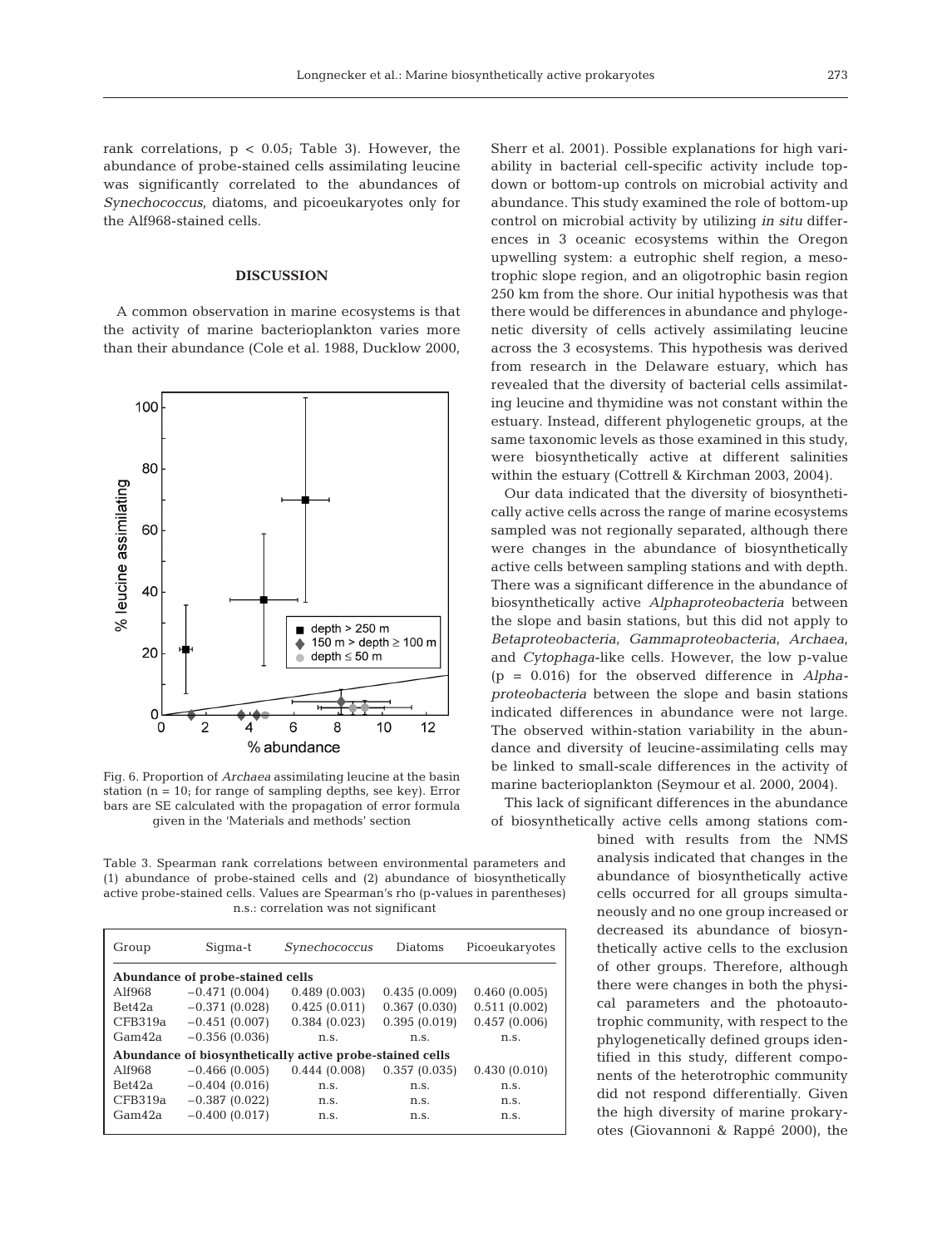lack of phylogenetic difference among biosynthetically active prokaryotes observed in the present study was unexpected and does not support the idea that phylogenetic variability in marine prokaryotic communities can be explained in part by variability in metabolic response. Furthermore, these data emphasize that the abundance of prokaryotes within an ecosystem may not reveal sufficient information to determine the abundance of prokaryotes actively involved in biogeochemical processes.

*Cytophaga*-like organisms comprise up to 30% of marine prokaryotic communities (Glöckner et al. 1999, Eilers et al. 2000, Cottrell & Kirchman 2003), and their involvement in consumption of high molecular weight organic matter has been noted within estuarine systems (Cottrell & Kirchman 2000). At all 3 stations sampled during the present study, the percentage of *Cytophaga*-like cells assimilating leucine was higher than the percent abundance of *Cytophaga*-like cells in more than half of the samples. In the Delaware estuary, *Cytophaga*-like cells were more involved in leucine and thymidine uptake in fresher regions of the estuary (Cottrell & Kirchman 2003, 2004), although there was an increase in the percent of *Cytophaga*-like cells assimilating leucine at the seaward-most station during 1 sampling period (Cottrell & Kirchman 2004). The presence of *Cytophaga*-like cells in the potentially more active bacterioplankton containing high nucleic acid (Longnecker et al. 2005), combined with indications from the present study that they incorporate leucine proportionally more than indicated by their relative abundance, highlights the important role they may play in organic matter utilization in marine systems.

*Alphaproteobacteria* are a large component of the marine prokaryotic community (Eilers et al. 2000, Giovannoni & Rappé 2000, Morris et al. 2002, Venter et al. 2004) and were an important component of the biosynthetically active community during our study. Furthermore, while abundances of *Alphaproteobacteria*, *Betaproteobacteria*, and *Cytophaga*-like cells were all correlated to phytoplankton abundances, only the abundance of biosynthetically active *Alphaproteobacteria* was also significantly correlated to phytoplankton abundances. Links between *Alphaproteobacteria* and phytoplankton have also been demonstrated in the Atlantic Ocean, where *Alphaproteobacteria* dominate the assimilation of dimethylsulfoniopropionate (DMSP), an algal-derived compound (Malmstrom et al. 2004a,b). Given the additional observation that the proportion of active *Alphaproteobacteria* increased with salinity in the Delaware estuary (Cottrell & Kirchman 2003), *Alphaproteobacteria* may be especially suited to the marine environment.

Our data provide further evidence that *Archaea* found in the open ocean are biosynthetically active.

For a number of samples in the Oregon upwelling system, >40% of the cells identified as *Archaea* had assimilated leucine. While no clear pattern was evident for the shelf-station samples, in the basin-station samples, higher proportions of active *Archaea* were observed at water depths >250 m. *Archaea* have been shown to make up about 40% of the cells detected below 1000 m (Karner et al. 2001). Furthermore, several recent studies have reported the increased abundance of biosynthetically active archaeal cells in deep marine waters (200 to 3000 m) (Ouverney & Fuhrman 2000, Teira et al. 2004, Herndl et al. 2005). Neither the relative abundance of *Archaea*, nor the abundance of biosynthetically active *Archaea* were correlated with the environmental parameters measured in this study, suggesting that some other factor, which we did not measure, causes variability in the abundance of biosynthetically active *Archaea*. Changes in the composition and quantity of organic material with depth (Benner et al. 1992, 1997) are likely to affect the availability of this material to the prokaryotic community (Carlson 2002). *Archaea* may be at a competitive disadvantage compared to *Bacteria* in the upper mixed layer, though this is an untested hypothesis.

Despite a strong trophic gradient across the transect, we did not find major changes in the overall diversity of biosynthetically active cells, as have been observed in other ecosystems (Lee et al. 1999, Ouverney & Fuhrman 2000, Cottrell & Kirchman 2003, 2004). Use of 6 different probes, including 2 that were designed to separate prokaryotes by domain, did not show significant variability in the proportional abundances of biosynthetically active prokaryotes between sampling stations. If there had been regional differentiation, the sample points within the NMS would have formed 3 distinct clusters based on sample station, which was not the case. The warmer and saltier water mass that appeared in the later part of the cruise was accompanied by increased rates of bacterial leucine incorporation. However, in this water mass, all of the groups studied exhibited similar increases in the abundance of biosynthetically active cells. While the use of MICROFISH did allow us to quantify the abundance of biosynthetically active cells, it could not fully explain previously observed small-scale variability in diversity (Long & Azam 2001). Utilization of probes designed to target more specific phylogenetic groups (i.e. genusor family-level probes) may be required to resolve variability in biosynthetic activity between marine prokaryotes.

Our study adds to the understanding that *Archaea* play a biogeochemically significant role below the euphotic zone (Karner et al. 2001, Herndl et al. 2005) and provides further evidence for a link between the relative activity of bacterial phylotypes in the *Alpha-*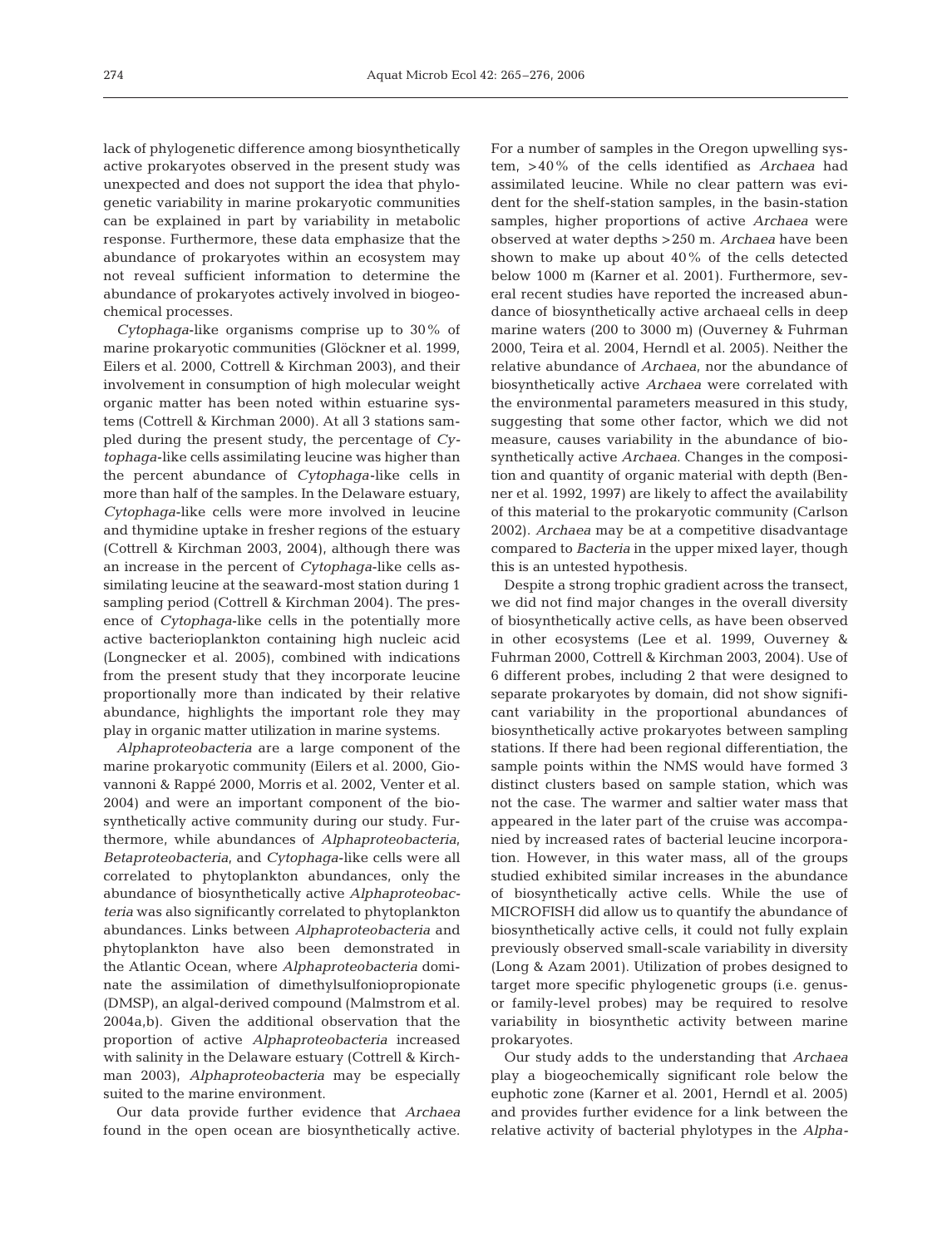*proteobacteria* and the *in situ* phytoplankton community (Malmstrom et al. 2004a,b). However, whether the low variability in the relative proportions of high-level phylogenetic groups contributing to the community of biosynthetically active bacterioplankton cells is a general feature of open-ocean habitats will require further research.

*Acknowledgements.* We thank M. Lichtenberg, R. Condon, J. Fleischbein, and J. Jennings for technical assistance; the captain, crew, and marine technicians of the RV 'Wecoma' for assistance at sea; and the other cruise participants for thoughtful discussions during and after the cruise. We are grateful to R. Morris for providing tips on FISH, and M. Cottrell for initial guidance on image analysis. The comments of the anonymous reviewers were appreciated, as they helped clarify the presentation of the results. This research was funded by the National Science Foundation (Ocean Sciences), NSF OCE-0002236 and OCE-0240785 to B.F.S. and E.B.S.

#### LITERATURE CITED

- Amann RI, Binder BJ, Olson RJ, Chisholm SW, Devereux R, Stahl DA (1990) Combination of 16S rRNA–targeted oligonucleotide probes with flow cytometry for analyzing mixed microbial populations. Appl Environ Microbiol 56: 1919–1925
- Anderson TR, Ducklow HW (2001) Microbial loop carbon cycling in ocean environments studied using a simple steady-state model. Aquat Microb Ecol 26:37–49
- Anderson TR, Turley CM (2003) Low bacterial growth efficiency in the oligotrophic eastern Mediterranean Sea: a modelling analysis. J Plankton Res 25:1011–1019
- Benner R, Pakulski JD, McCarthy M, Hedges JI, Hatcher PG (1992) Bulk chemical characteristics of dissolved organic matter in the ocean. Science 255:1561–1564
- Benner R, Biddanda B, Black B, McCarthy M (1997) Abundance, size distribution, and stable carbon and nitrogen isotopic compositions of marine organic matter isolated by tangential-flow ultrafiltrations. Mar Chem 57:243–263
- Bevington PR, Robinson DK (2003) Data reduction and error analysis for the physical sciences. McGraw Hill, San Francisco, CA
- Carlson CA (2002) Production and removal processes. In: Hansell DA, Carlson CA (eds) Biogeochemistry of marine dissolved organic matter. Academic Press, New York, p 91–151
- Chavez FP, Pennington JT, Castro CG, Ryan JP and 6 others (2002) Biological and chemical consequences of the 1997–1998 El Niño in central California waters. Prog Oceanogr 54:205–232
- Cole JJ, Findlay S, Pace ML (1988) Bacterial production in fresh and saltwater ecosystems: a cross-system overview. Mar Ecol Prog Ser 43:1–10
- Cottrell MT, Kirchman DL (2000) Natural assemblages of marine Proteobacteria and members of the *Cytophaga–Flavobacter* cluster consuming low- and highmolecular-weight dissolved organic matter. Appl Environ Microbiol 66:1692–1697
- Cottrell MT, Kirchman DL (2003) Contribution of major bacterial groups to bacterial biomass production (thymidine and leucine incorporation) in the Delaware estuary. Limnol Oceanogr 48:168–178
- Cottrell MT, Kirchman DL (2004) Single-cell analysis of bac-

terial growth, cell size and community structure in the Delaware estuary. Aquat Microb Ecol 34:139–149

- Ducklow H (2000) Bacterial production and biomass in the oceans. In: Kirchman DL (ed) Microbial ecology of the oceans. Wiley-Liss, New York, p 85–120
- Eilers H, Pernthaler J, Glöckner FO, Amann R (2000) Culturability and *in situ* abundance of pelagic bacteria from the North Sea. Appl Environ Microbiol 66:3044–3051
- Giovannoni SJ, Rappé M (2000) Evolution, diversity, and molecular ecology of marine prokaryotes. In: Kirchman DL (ed) Microbial ecology of the oceans. Wiley-Liss, New York, p 47–84
- Glöckner FO, Fuchs BM, Amann R (1999) Bacterioplankton compositions of lakes and oceans: a first comparison based on fluorescence *in situ* hybridization. Appl Environ Microbiol 65:3721–3726
- Gordon LI, Jennings JC, Ross AA, Krest JM (1994) A suggested protocol for continuous flow automated analysis of seawater nutrients (phosphate, nitrate, nitrite and silicic acid) in the WOCE hydrographic program and the Joint Global Ocean Fluxes Study. In: WOCE operations manual. WOCE Report No. 68/91, Revision 1, Woods Hole Oceanographic Institution, Woods Hole, MA
- Herndl GJ, Reinthaler T, Teira E, van Aken H, Veth C, Pernthaler A, Pernthaler J (2005) Contribution of *Archaea* to total prokaryotic production in the deep Atlantic Ocean. Appl Environ Microbiol 71:2303–2309
- Huyer A, Smith RL, Fleischbein J (2002) The coastal ocean off Oregon and northern California during the 1997–8 El Niño. Prog Oceanogr 54:311–341
- Karner MB, DeLong EF, Karl DM (2001) Archaeal dominance in the mesopelagic zone of the Pacific Ocean. Nature 409: 507–510
- Kruskal JB (1964) Multidimensional scaling by optimizing goodness of fit to a nonmetric hypothesis. Psychometrika  $29:1 - 27$
- Lee N, Halkjær P, Andreasen KH, Juretschko S, Nielsen JL, Schleifer KH, Wagner M (1999) Combination of fluorescent *in situ* hybridization and microautoradiography a new tool for structure–function analyses in microbial ecology. Appl Environ Microbiol 65:1289–1297
- Long RA, Azam F (2001) Microscale patchiness of bacterioplankton assemblage richness in seawater. Aquat Microb Ecol 26:103–113
- Longnecker K, Sherr BF, Sherr EB (2005) Activity and phylogenetic diversity of high and low nucleic acid content, and ETS-active, bacterial cells in an upwelling ecosystem. Appl Environ Microbiol 71:7737–7749
- Malmstrom RR, Kiene RP, Cottrell MT, Kirchman DL (2004a) Contribution of SAR11 bacteria to dissolved dimethylsulfoniopropionate and amino acid uptake in the North Atlantic Ocean. Appl Environ Microbiol 70:4129–4135
- Malmstrom RR, Kiene RP, Kirchman DL (2004b) Identification and enumeration of bacteria assimilating dimethylsulfoniopropionate (DMSP) in the North Atlantic and Gulf of Mexico. Limnol Oceanogr 49:597–606
- Manz W, Amann R, Ludwig W, Wagner M, Schleifer KH (1992) Phylogenetic oligodeoxynucleotide probes for the major subclasses of Proteobacteria: problems and solutions. Syst Appl Microbiol 15:593–600
- Manz W, Amann R, Ludwig W, Vancanneyt M, Schleifer KH (1996) Application of a suite of 16S rRNA-specific oligonucleotide probes designed to investigate bacteria of the phylum Cytophaga–Flavobacter–Bacteroides in the natural environment. Microbiology 142:1097–1106
- Marie D, Partensky F, Jacquet S, Vaulot D (1997) Enumeration and cell cycle analysis of natural populations of